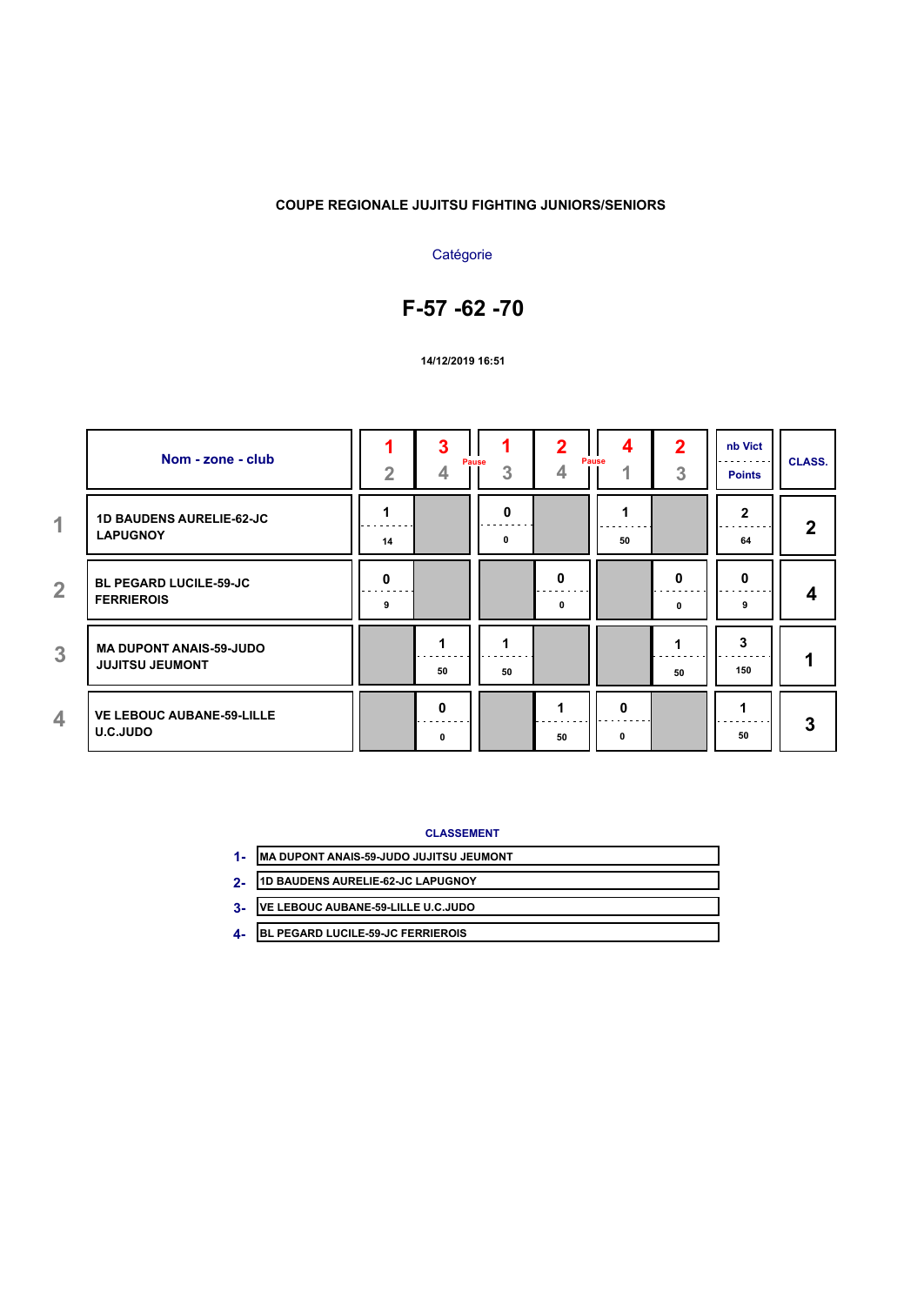## **Catégorie**

# **M-56 -62**

**14/12/2019 16:51**

|                | Nom - zone - club                                        | Pause<br>Pause |    | nb Vict<br><b>Points</b> | <b>CLASS.</b> |
|----------------|----------------------------------------------------------|----------------|----|--------------------------|---------------|
| 4.             | BE WILLOT JULES-59-CLUB<br><b>MOUVALLOIS JUDO</b>        | a              |    | 17                       | 3             |
| $\overline{2}$ | XXXX-MA DUPONT<br><b>CORENTIN-59-JUDO JUJITSU</b>        |                | 0M |                          | າ             |
| 3              | <b>VE RABENANTOANDRO ANDRY</b><br>ZAID-59-LILLE U.C.JUDO | 19             | 14 | 33                       |               |

**CLASSEMENT**

| VE RABENANTOANDRO ANDRY ZAID-59-LILLE U.C.JUDO |
|------------------------------------------------|
| 2. MA DUPONT CORENTIN-59-JUDO JUJITSU JEUMONT  |

**BE WILLOT JULES-59-CLUB MOUVALLOIS JUDO 3-**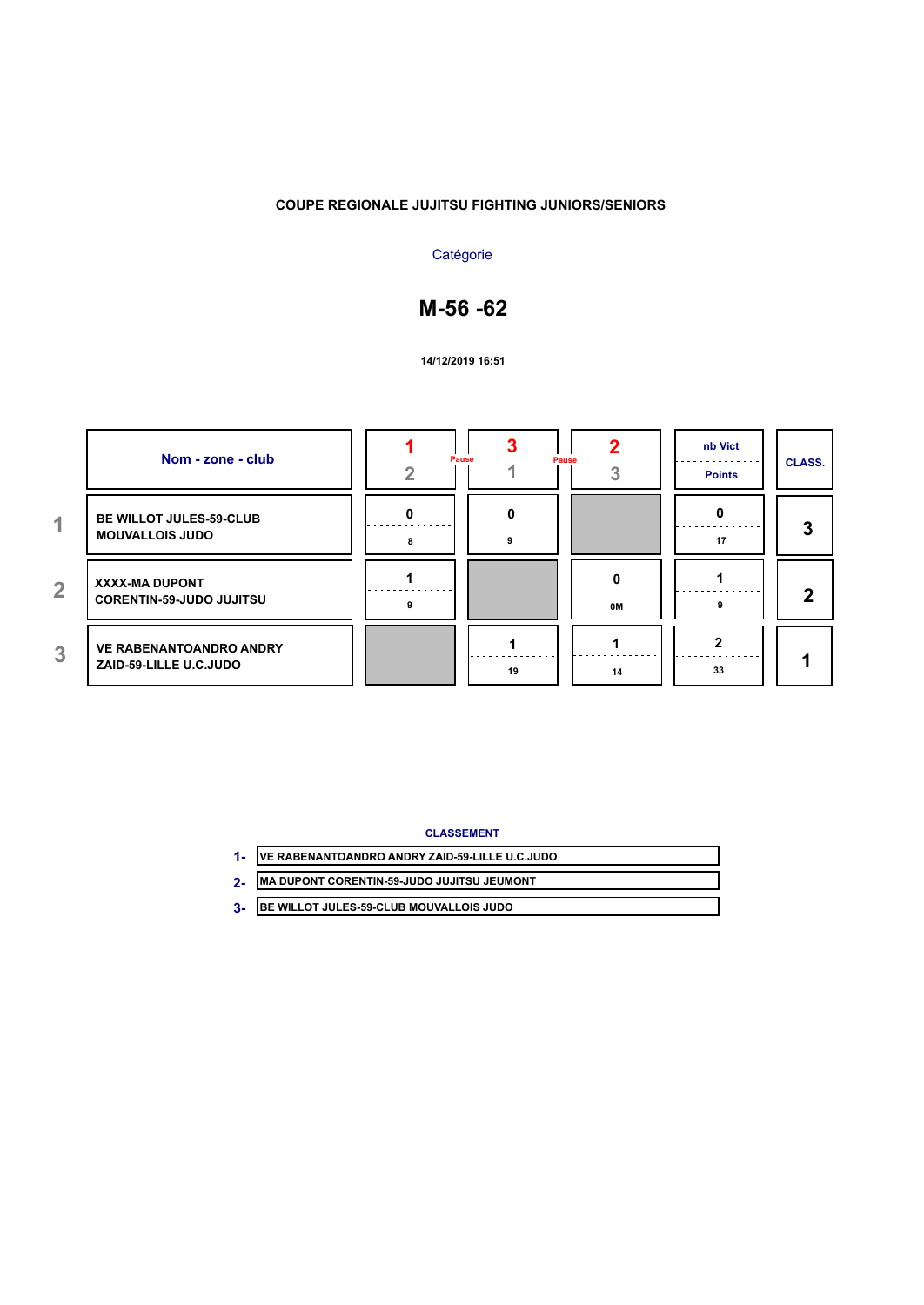## **Catégorie**

# **M-69**

#### **14/12/2019 16:51**

|                | Nom - zone - club                                                  | $\overline{2}$ |        | Pause<br>3 | 4             | Pause<br>4        | 2<br>3 | nb Vict<br><b>Points</b> | <b>CLASS.</b> |
|----------------|--------------------------------------------------------------------|----------------|--------|------------|---------------|-------------------|--------|--------------------------|---------------|
| $\overline{1}$ | <b>1D CHARLIET THOMAS--DENIVELLE</b>                               | 14             |        | 50         |               | ---<br>50         |        | 3<br>114                 |               |
| $\overline{2}$ | <b>4D HOSTALIER NICOLAS-62-JC</b><br><b>AUCHELLOIS</b>             | 0<br>8         |        |            | 50            |                   | 50     | $\mathbf{2}$<br>108      | 2             |
| 3              | <b>MA NICOLOFF TRISTAN-60-JUDO</b><br><b>JU-JITSU CLUB VENETTE</b> |                | 50     | 0<br>0     |               |                   | 0<br>0 | 50                       | 3             |
| 4              | <b>MA PARIZOT ARNAUD-60-JUDO</b><br><b>JU-JITSU CLUB VENETTE</b>   |                | O<br>0 |            | $\Omega$<br>0 | $\mathbf{0}$<br>0 |        | $\Omega$<br>0            | 4             |

| 1D CHARLIET THOMAS--DENIVELLE         |
|---------------------------------------|
| 4D HOSTALIER NICOLAS-62-JC AUCHELLOIS |
|                                       |

- **MA NICOLOFF TRISTAN-60-JUDO JU-JITSU CLUB VENETTE 3-**
- **MA PARIZOT ARNAUD-60-JUDO JU-JITSU CLUB VENETTE 4-**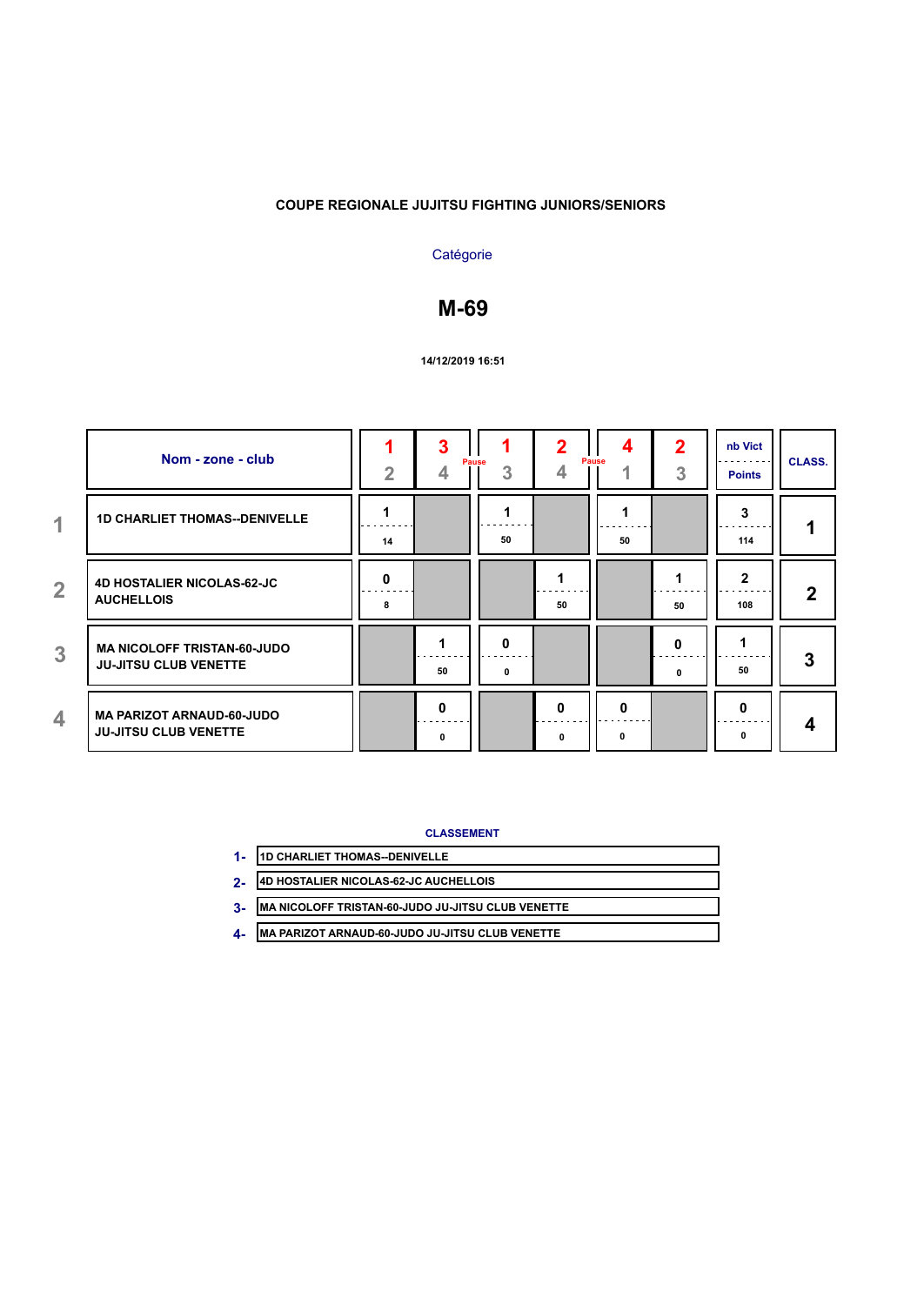### **Catégorie**

## **M-77**

#### **14/12/2019 16:51**

|                      | Nom - zone - club                             |    | Pause | Pause | nb Vict<br><b>Points</b> | <b>CLASS.</b> |
|----------------------|-----------------------------------------------|----|-------|-------|--------------------------|---------------|
| $\blacktriangleleft$ | 2D OUABEL MEHDI-59-JC<br><b>FERRIEROIS</b>    | 50 | 18    |       | 68                       |               |
| $\overline{2}$       | OR HENNEBO MAXIMILIEN-60-JC<br><b>PONTOIS</b> | n  |       |       | o                        | 3             |
| 3                    | 2D REMY MAXIME-59-AUBY                        |    |       | 50    | 59                       | 2             |

|                          | Nom - zone - club                                          |    | Pause<br>Pause |    | nb Vict<br><b>Points</b> | <b>CLASS.</b> |
|--------------------------|------------------------------------------------------------|----|----------------|----|--------------------------|---------------|
| $\overline{\mathcal{A}}$ | <b>MA JAUDHUIN VINCENT-60-ETOILE</b><br>DE MILLY JUDO CLUB | 10 |                |    | 13                       | 3             |
| $\overline{2}$           | <b>VE VINCHON</b><br>DAMIEN-59-J.C.QUIEVRECHAIN            | 16 |                |    | 16                       | ŋ             |
| 3                        | <b>VE ATTELLY STEVE-59-JUDO</b><br><b>JUJITSU JEUMONT</b>  |    | 18             | 50 | 68                       |               |

#### **Tableau final**

|                                                 | <b>2D OUABEL MEHDI-59-JC FERRIEROIS</b>      |  |                                         |  |
|-------------------------------------------------|----------------------------------------------|--|-----------------------------------------|--|
| <b>2D OUABEL MEHDI-59-JC FERRIEROIS</b><br>50/0 |                                              |  |                                         |  |
|                                                 | <b>VE VINCHON DAMIEN-59-J.C.QUIEVRECHAIN</b> |  |                                         |  |
|                                                 |                                              |  |                                         |  |
|                                                 | 10/9                                         |  | <b>2D OUABEL MEHDI-59-JC FERRIEROIS</b> |  |

*Pause avant le match suivant*

**VE ATTELLY STEVE-59-JUDO JUJITSU JEUMONT**

**50 / 0 2D REMY MAXIME-59-AUBY**

**2D REMY MAXIME-59-AUBY**

- **2D OUABEL MEHDI-59-JC FERRIEROIS 1-**
- 2- <mark>2D REMY MAXIME-59-AUBY</mark>
- **VE VINCHON DAMIEN-59-J.C.QUIEVRECHAIN 3-**
- **VE ATTELLY STEVE-59-JUDO JUJITSU JEUMONT 3-**
- **OR HENNEBO MAXIMILIEN-60-JC PONTOIS 5-**
- **MA JAUDHUIN VINCENT-60-ETOILE DE MILLY JUDO CLUB 5-**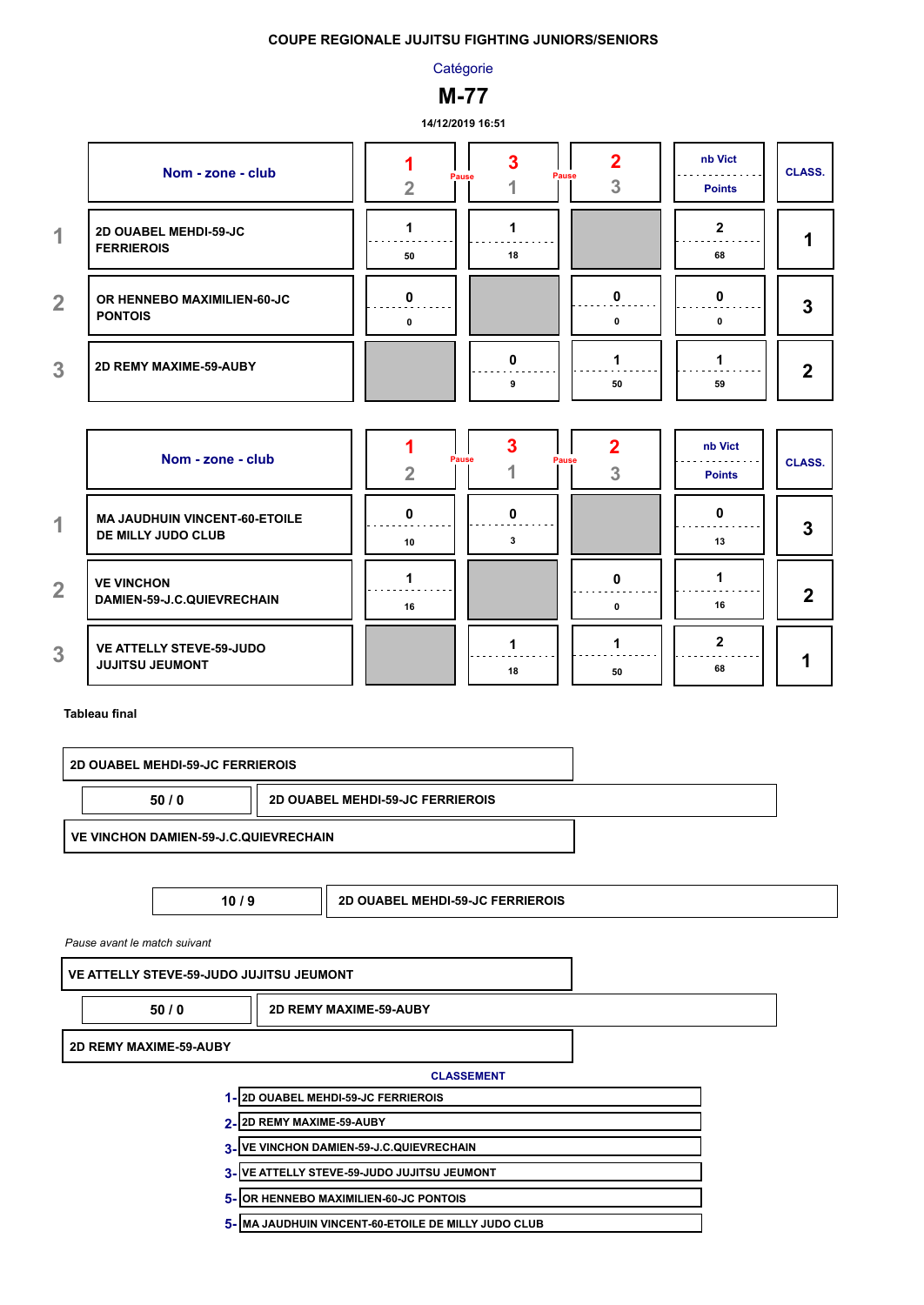#### **Catégorie**

**M-85**

**14/12/2019 16:51**

#### **COUPE REGIONALE JUJITSU FIGHTING JUNIORS/SENIORS**

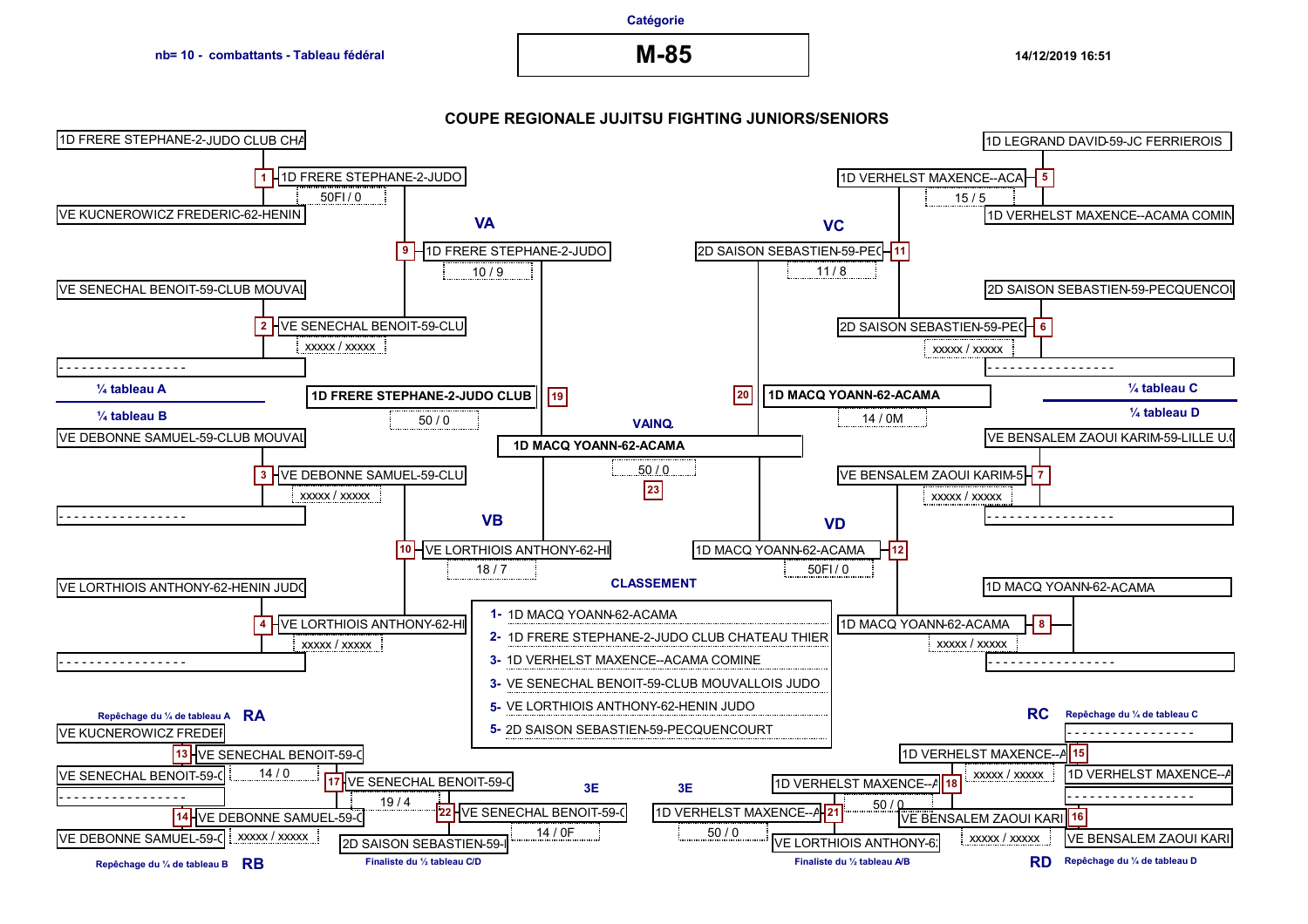## **Catégorie**

## **M-94**

#### **14/12/2019 16:52**

|                | Nom - zone - club                                   |    | Pause<br>Pause |    | nb Vict<br><b>Points</b> | <b>CLASS.</b> |
|----------------|-----------------------------------------------------|----|----------------|----|--------------------------|---------------|
| $\overline{1}$ | <b>2D OURIACHI KARIM-59-JC</b><br><b>FERRIEROIS</b> | n  | O              |    |                          | 3             |
| $\overline{2}$ | <b>MA LERAT TERENCE--TAIWA</b><br><b>ANDERLUS</b>   | 17 |                |    | 17                       | $\mathbf 2$   |
| 3              | OR FROLLEAU STEPHANE-60-JC<br><b>PONTOIS</b>        |    | 50             | 50 | 100                      |               |

#### **CLASSEMENT**

| OR FROLLEAU STEPHANE-60-JC PONTOIS       |
|------------------------------------------|
| <b>IMA LERAT TERENCE--TAIWA ANDERLUS</b> |

**2D OURIACHI KARIM-59-JC FERRIEROIS 3-**